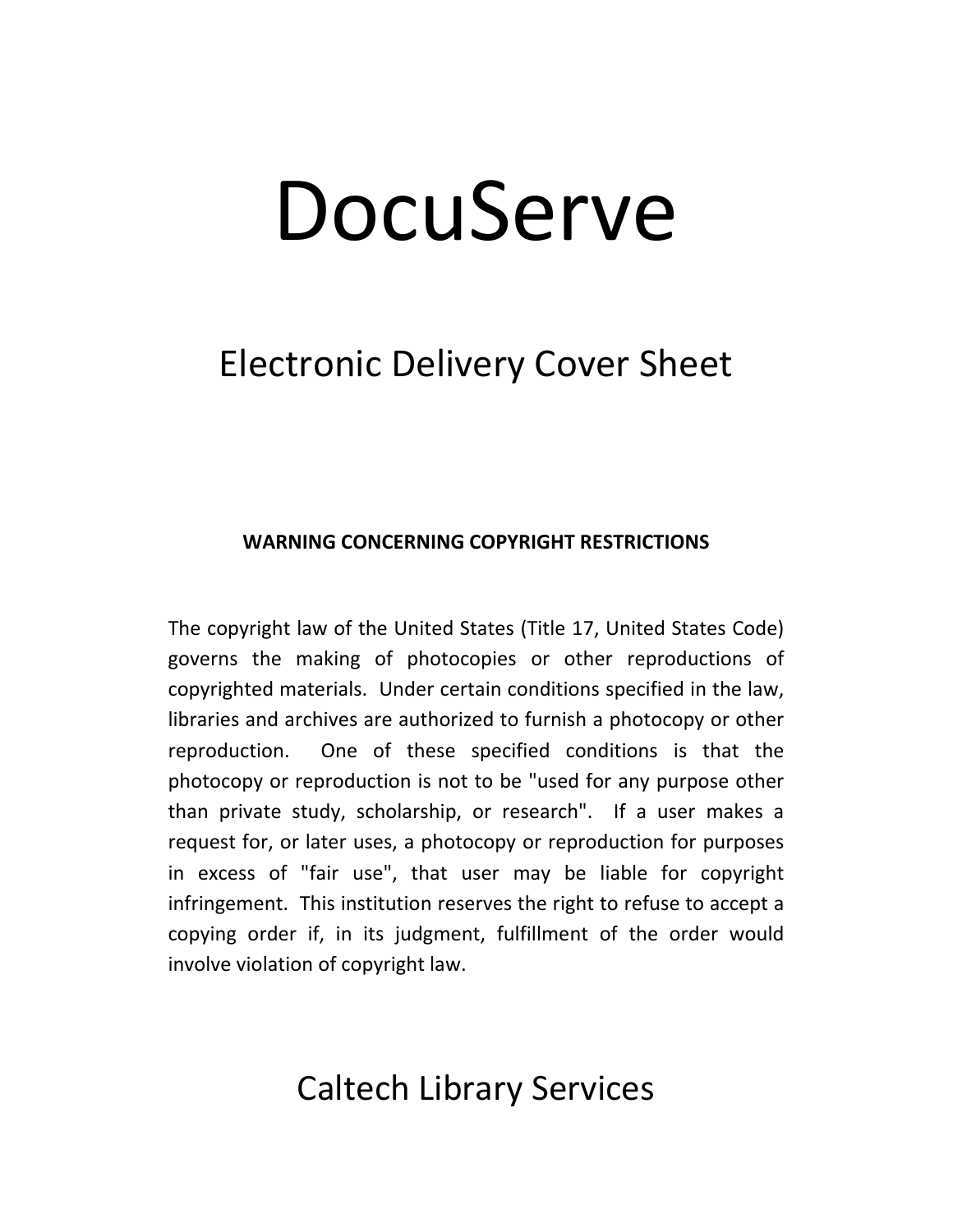

**www.MaterialsViews.com**

#### **DVANCED ENERGY** MATERIALS **www.advenergymat.de**

# **Photoelectrochemical Behavior of Planar and Microwire-Array Si** | **GaP Electrodes**

*Nicholas C. Strandwitz, Daniel B. Turner-Evans, Adele C. Tamboli, Christopher T. Chen, Harry A. Atwater , \* and Nathan S. Lewis \** 

 **Gallium phosphide exhibits a short diffusion length relative to its optical absorption length, and is thus a candidate for use in wire array geometries that allow light absorption to be decoupled from minority carrier collection. Herein is reported the photoanodic performance of heteroepitaxially grown gallium phosphide on planar and microwire-array Si substrates. The n-GaP** | **n-Si heterojunction results in a favorable conduction band alignment for electron collection in the silicon. A conformal electrochemical contact to the outer GaP layer is produced using the ferrocenium/ferrocene (Fc** + **/Fc) redox couple in acetonitrile. Photovoltages of** ∼ **750 mV under 1 sun illumination are observed and are attributed to the barrier formed at the (Fc** <sup>+</sup> **/Fc)** | **n-GaP junction. The short-circuit current densities of the composite microwire-arrays are similar to those observed using single-crystal n-GaP**  photoelectrodes. Spectral response measurements along with a finite **difference-time-domain optical model indicate that the minority carrier diffusion length in the GaP is** ∼ **80 nm. Solid-state current–voltage measurements show that shunting occurs through thin GaP layers that are present near the base of the microwire-arrays. The results provide guidance for further studies of 3D multi-junction photoelectrochemical cells.** 

# **1. Introduction**

 The use of nano- and micro-structured semiconductors for photoelectrochemical and photovoltaic devices decreases the distance required for minority-carrier collection, and is thus of interest for increasing the efficiency and lowering the purity requirements of absorber materials.<sup>[1,2]</sup> Some morphologies, including microwire arrays, also allow for optical concentration

 Dr. N. C. Strandwitz, Prof. N. S. Lewis Beckman Institute and Kavli Nanoscience Institute Division of Chemistry and Chemical Engineering California Institute of Technology 1200 E. California Blvd, Pasadena CA 91125, USA E-mail: nslewis@caltech.edu

 Mr. D. B. Turner-Evans, Dr. A. C. Tamboli, Mr. C. T. Chen, Prof. H. A. Atwater Thomas J. Watson Laboratories of Applied Physics California Institute of Technology 1200 E. California Blvd, Pasadena CA 91125, USA E-mail: haa@caltech.edu

 **DOI: 10.1002/aenm.201100728** 

and effective light absorption.<sup>[3-5]</sup> The effective microscopic current density at structured electrode surfaces is less than that of planar devices, thus decreasing the overpotential required to drive kinetically slow reactions (e.g., water splitting) at a rate that is equal to the solar photon flux. Functional semiconductor wire arrays can also be embedded in polymer films and physically removed from the growth substrate, enabling the production of flexible photovoltaic and/or photoelectrochemical devices. [6]

A critical figure of merit in a photosynthetic electrochemical cell is the overall voltage produced by the light-absorbing components of the system. For example, the prototypical water-splitting reaction requires at least ∼ 1.7 V (inclusive of overpotential requirements) to drive a current density of ~10 mA cm<sup>-2</sup>. Systems that produce overall photovoltages less than ∼ 1.7 V will thus not yield any net current or chemical fuel, in contrast to electricitygenerating photoelectrochemical (PEC)

cells or photovoltaics. The generation of such large voltages in an efficient device is optimized by use of a tandem configuration, comprised of two semiconductors having different bandgaps ( $E_g$ ), because a single-junction device that produces a sufficiently large photovoltage would absorb only a small fraction of the photons in the solar spectrum.<sup>[7,8]</sup> If Si ( $E_g = 1.1$  eV) is used for the lower bandgap material,<sup>[9]</sup> a semiconductor with a bandgap of 1.6–2.3 eV is needed for the larger bandgap absorber to produce an optimal tandem structure.<sup>[8]</sup>

Gallium phosphide ( $E<sub>g</sub> = 2.26$  eV) is an interesting candidate for use as a wide bandgap absorber in tandem PEC cells. Open-circuit voltages of 1.2 V and 1.5 V have been observed for GaP-based semiconductor/liquid and p–n homojunctions, respectively.<sup>[10,11]</sup> Assuming perfect collection of all photoexcited minority carriers, GaP can provide current densities of  $~\sim$ 10 mA cm<sup>-2</sup> under Air Mass 1.5 (AM 1.5) illumination. An optimized GaP photoelectrode that is connected electronically in series with Si could therefore in principle achieve solarto-hydrogen thermodynamic efficiencies of 12% under AM 1.5 illumination. Reducing the bandgap to ∼ 1.8 eV, by alloying with In or As, would provide a theoretical solar-to-hydrogen efficiency of 27%.<sup>[8]</sup>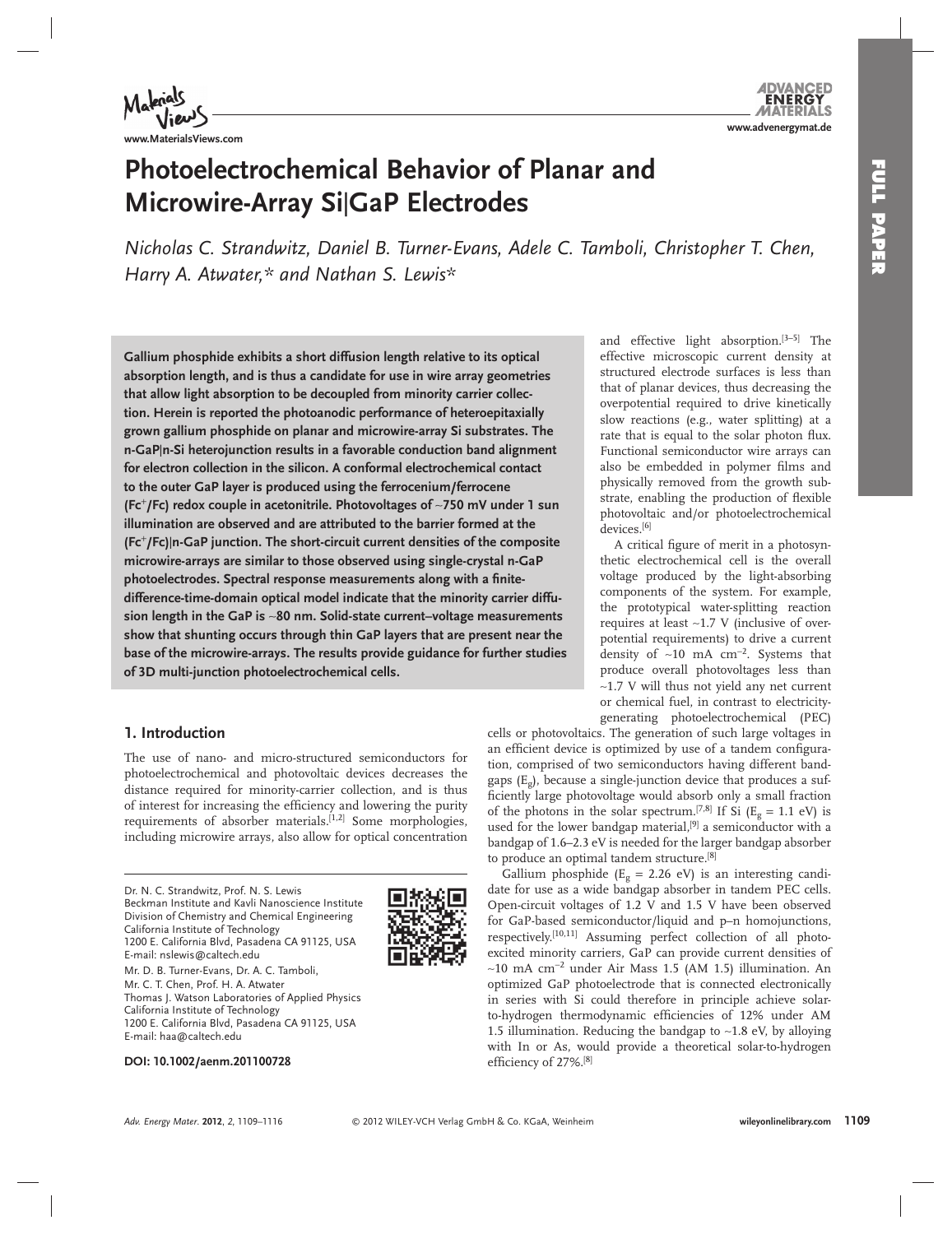

 The microstructuring of GaP has proven to be important in achieving large quantum yields for carrier collection, due to the short minority-carrier diffusion lengths  $(L_d)$  of GaP. The light absorption depths for GaP (500  $\mu$ m near  $E_{\alpha}$ , 10  $\mu$ m at 486 nm) are generally greater than  $L_d$  (6  $\mu$ m–100 nm), resulting in low external quantum yields displayed by bulk GaP samples.<sup>[12-14]</sup> Routes to structuring GaP in photoelectrochemical cells have generally utilized anodic etching, which results in a disordered porous structure, and yields an increase in the photocurrent due to the enhanced carrier-collection efficiency. [15–17] In parallel with developments in silicon microwire arrays,<sup>[1,3,4,18]</sup> the study of ordered structures based on GaP wire arrays will thus enable a subsequent generation of microwirebased energy conversion materials, as well as provide a more detailed understanding of the minority carrier collection in structured GaP-based photoelectrodes.

 One route to the microstructuring and integration of GaP into a tandem configuration would involve the deposition of GaP on a structured template material.<sup>[19]</sup> Si and GaP are nearly lattice matched (fractional lattice mismatch = 0.358%). High quality GaP can therefore be grown heteroepitaxially on Si, as has been reported using liquid phase epitaxy,<sup>[20]</sup> metal organic chemical vapor deposition (MOCVD),<sup>[19,21-23]</sup> chemical beam epitaxy,<sup>[24,25]</sup> and halide transport.<sup>[26,27]</sup> Heteroepitaxial growth strategies therefore can provide a route to planar and structured monolithic tandem photovoltaics and photoelectrochemical cells. [28]

 We describe the photoelectrochemical performance of GaPcoated Si microwires, and compare their performance to GaPcoated planar Si samples as well as to commercial GaP singlecrystal wafers. The  $n^{+}$ -Si substrates served as a scaffold for the heteroepitaxial growth of GaP. Due to the close alignment of the Si and GaP conduction bands, which have an electron affinity difference,  $\Delta E_A$ , of ~0.1–0.25 eV, the Si should function as an electron collector when the composite photoelectrode is operated as a photoanode in contact with the ferrocenium/ferrocene (Fc<sup>+</sup>/Fc) redox couple. External quantum yield measurements were performed to assess the carrier-collection efficiency in GaP|Si microwires relative to planar control samples. Fullfield optical simulations were used to quantify the light absorption in the Si cores and in the GaP shells, and to estimate the minority-carrier diffusion lengths in this system.

#### **2. Results and Discussion**

#### 2.1. Structural and Photoelectrochemical Behavior of GaP|Si **Photoelectrodes**

 Heteroepitaxial growth of GaP layers on vapor–liquid–solid (VLS) grown, degenerately doped n-type  $(n^{+})$  Si microwire arrays, and on planar  $n^+$ -Si substrates, was performed by MOCVD. The GaP films coated the Si substrates conformally but exhibited significant surface roughness (Figure 1). The surface roughness resulted from defects that were produced during polar on non-polar heteroepitaxy, as opposed to indicating polycrystalline growth.<sup>[19]</sup> The thickness of the GaP layer on planar Si substrates was ~5 μm, as determined by cross-sectional

**www.MaterialsViews.com**



Figure 1. Graphical depiction (A) and scanning electron micrographs of GaP-coated Si microwire arrays (B) and of GaP-coated planar  $n^+$ -Si (C).

scanning electron microscopy (SEM). The thickness of the GaP layer on Si microwire arrays varied from ~3.6 μm toward the top of the wires to 100–300 nm near the bases of the wires. The thinning of the GaP coating is ascribed to the depletion during MOCVD growth of the Ga and P precursors down the length of the wires.

Due to the similar electron affinities of GaP and Si, conduction band electrons should flow with minimal resistance from GaP to Si (Figure 2).<sup>[26,29,30]</sup> The Si cores of the microwires therefore should function as electron (majority carrier) collectors, in addition to being templates for structured growth.

 To examine the properties of the MOCVD-deposited GaP and as well as of the GaP|Si junction, a liquid contact, consisting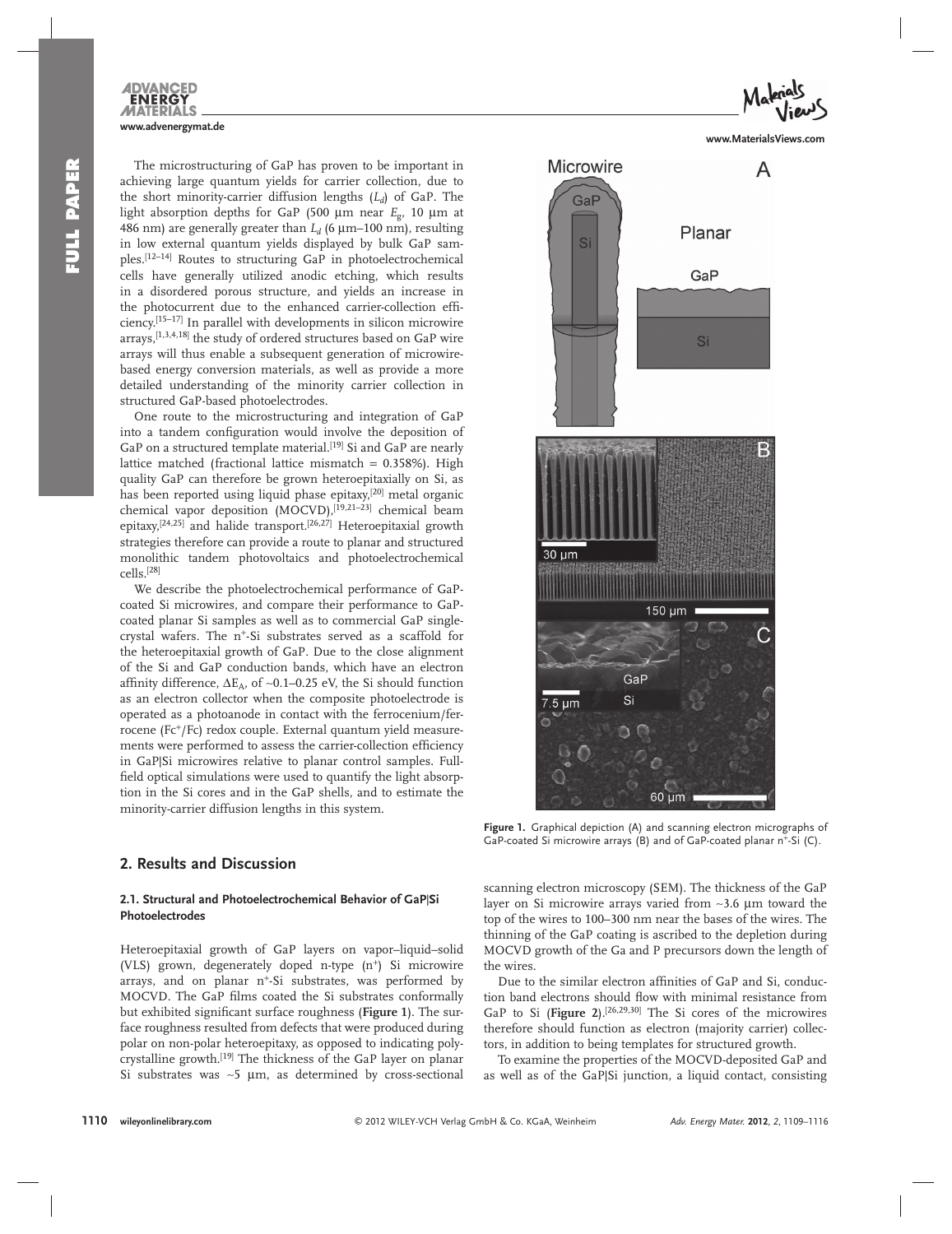**ENERG** 

 $\epsilon$ 



**Figure 2.** Simulated energy band diagram for the n<sup>+</sup>-Si | n-GaP | CH<sub>3</sub>CNferrocenium/ferrocene system. ( $CB =$  conduction band,  $E_F =$  Fermi level, VB = valence band,  $E(A/A^{-})$  = solution redox potential)

of the Fc<sup>+</sup>/Fc redox couple dissolved in acetonitrile (CH<sub>3</sub>CN) with  $LiClO<sub>4</sub>$  as the supporting electrolyte, was used. The nonaqueous redox couple prevented corrosion of the semiconductor and insured intimate electrical contact to the structured photoelectrode surface.<sup>[31]</sup> The Fc<sup>+</sup>/Fc couple produces a high barrier height with n-GaP.<sup>[11]</sup> Significant band bending at the n-Si|n-GaP interface is not expected, and thus any measured photoeffects can be attributed to the GaP shell as opposed to the degenerately doped  $n^+$ -Si core. Current density versus potential ( *J*−*E* ) data and photocurrent spectral response data (external quantum yield,  $\Phi_{\text{EXT}}$  for three sample types were measured, including GaP|Si microwire arrays, planar GaP|Si electrodes, and commercial GaP single-crystals ( **Figure 3** and **Table 1** ).

Under illumination with 100 mW  $\text{cm}^{-2}$  of ELH-type W- halogen illumination, all of the samples displayed large open-circuit voltages  $(V_{\alpha})$ , and exhibited anodic photocurrent (Figure 3). GaP|Si microwire and planar samples exhibited *V*<sub>oc</sub> values of  $750 \pm 90$  and  $970 \pm 60$  mV, respectively. Commercial single-crystal n-GaP samples yielded  $V_{oc}$  values of 1.1 V. The magnitude of the voltage values is evidence that the observed photovoltages were due to the GaP absorber layers and not due to the photovoltaic properties of the  $n^+$ -Si substrates, which displayed  $V_{\text{oc}}$  values in contact with this redox system of <250 mV. The small voltage observed in Si samples that did not have GaP coatings was a consequence of doping-induced degradation prior to GaP heteroepitaxy.

The open-circuit voltages were ∼220 mV smaller in GaP|Si microwire samples than in planar GaP|Si controls, due to increased dark current. The dark current generally scales linearly with the junction area. The GaP|Si microwire electrodes exhibited a geometric roughness factor (actual surface area/ projected surface area) of ~10. This increase in roughness factor should therefore result in a 10-fold increase in dark current, and should thus lower the *V*oc by ∼ 60 mV, as opposed to the observed decrease of 220 mV (vide infra).

Planar GaP|Si samples exhibited short-circuit current densities ( $J_{\rm sc}$ ) of 0.27 mA cm<sup>-2</sup>. Microwire array GaP|Si samples



Figure 3. A) Photoelectrochemical current density vs potential data for planar GaP|Si junctions (dot-dashed curve), GaP|Si microwire arrays (solid curve), and commercial single-crystal n-GaP (dashed curve). The solution consisted of 50 mm ferrocene, 5.0 mm ferrocenium tetrafluoroborate, and 1.0 M lithium perchlorate in acetonitrile. B) External quantum yield ( $\Phi_{\text{EXT}}$ ) as a function of illumination wavelength (left), and absorption coefficient for GaP (right, open circles).<sup>[40,41]</sup>

displayed a slightly larger  $J_{\rm sc}$  of 0.29 mA cm<sup>-2</sup>. Commercial single-crystals exhibited the highest current densities, with  $J_{\rm sc} = 0.32$  mA cm<sup>-2</sup>. Thus, all of the samples showed similar photocurrent densities despite the fact that the MOCVD-grown GaP samples had nominal absorber layer thicknesses of only  $~\sim$ 4–5 μm, as compared to the >10 μm absorption length in GaP.

Table 1. Open-circuit voltage, short-circuit current density, fill factor, and energy conversion efficiency values for commercial single-crystal GaP wafers, planar GaP|Si and microwire-array GaP|Si samples. Voltages were measured using a high-impedance voltmeter.

| GaP Wafer     | GaP Si Planar | GaP Si Wire     |
|---------------|---------------|-----------------|
| $1100 \pm 20$ | $970 + 60$    | $750 \pm 90$    |
| $0.32 + 0.02$ | $0.27 + 0.05$ | $0.29 \pm 0.05$ |
| $0.74 + 0.02$ | $0.21 + 0.02$ | $0.26 + 0.03$   |
| $0.26 + 0.02$ | $0.05 + 0.02$ | $0.05 \pm 0.02$ |
|               |               |                 |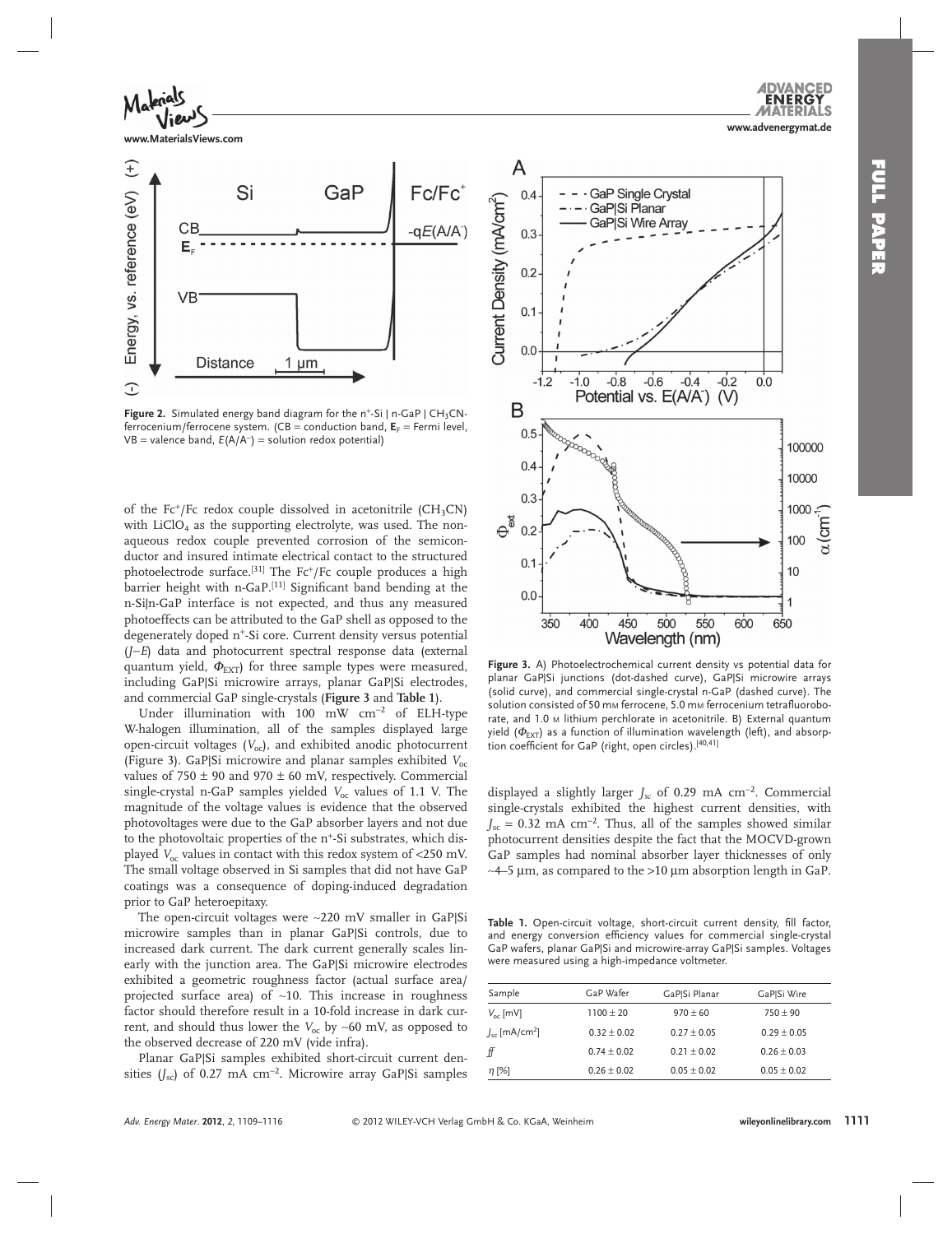

These low  $J_{\rm sc}$  values are consistent with the short minority carrier diffusion length in GaP. Additionally, in the case of the wire arrays, parasitic absorption of light by the Si cores will decrease the measured photocurrent density.

The GaP|Si photoelectrodes displayed significant series resistance. The dark current density of the microwire samples was much larger than that observed in planar controls, and did not saturate at high bias (Supporting Information). Consequently, the energy conversion efficiencies  $(\eta)$  were lower for GaP|Si samples than for commercial n-GaP single-crystals. The smaller efficiency is attributed largely to the smaller fill factors for the heteroepitaxial GaP $|Si$  samples (ff = 0.23) as compared to GaP single-crystals  $(ff = 0.74)$ .

Figure 3B displays the external quantum yield ( $\Phi_{\text{EXT}}$ ) at normal incidence as a function of illumination wavelength of each of the samples. No photocurrent was observed at wavelengths  $(\lambda)$ , longer than 550 nm, indicating that the Si did not contribute to the photocurrent. This observation is consistent with the >600 mV photovoltages that were measured under broadband illumination. The lack of photocurrent at  $\lambda$  > 550 nm is also consistent with the relative band alignment, which implies the presence of a large barrier to holes in Si at the GaP|Si interface. $^{[29]}$  Small (0.01)  $\Phi_{\rm EXT}$  values at low photon energies were observed for all samples, consistent with the short value of  $L<sub>d</sub>$  relative to the light absorption length of GaP. In the indirect-bandgap excitation regime (550–460 nm), as well as in most of the direct-bandgap excitation regime ( $\lambda$  < 430 nm), the wire array samples exhibited larger  $\Phi_{\text{EXT}}$  values than did planar GaP|Si control samples. Integration of the external quantum yield of the GaP|Si microwire samples versus wavelength yielded an expected *J*<sub>sc</sub> of ~0.32 mA cm<sup>-2</sup> under AM 1.5 simulated illumination, in accord with the *J<sub>sc</sub>* values observed experimentally.

The angular dependence of the incident light on  $\Phi_{\text{EXT}}$  was investigated because off-normal incidence has been shown to increase the absorption (and thus increase  $\Phi_{\text{EXT}}$ ) in Si microwire arrays. $^{[3,4]}$  Increases in  $\Phi_{\rm EXT}$  in Si wire array samples have been attributed to increases in light scattering as well as to increases in the optical path length within the wires relative to illumination at normal incidence. The GaP|Si microwire samples displayed a minor decrease in  $\Phi_{\text{EXT}}$  with increasing illumination angle, similar to the behavior observed for planar GaP|Si photoelectrodes (Supporting Information). Increases in  $\Phi_{\text{EXT}}$  were presumably not observed because (1) the rough surface of the GaP-coated Si arrays scattered a large fraction of incoming light (vide infra) and (2) the interstitial spaces between the wires were predominantly occupied by GaP near the tops of the wires.<sup>[4]</sup> Specifically, the average interstitial distance between adjacent GaP surfaces between wires is 2.3 μm, whereas the distance between uncoated Si microwire surfaces is 4.7  $\mu$ m. At normal incidence, light that would pass between the uncoated Si microwires is thus scattered and absorbed by the GaP|Si microwires. The decline in  $\Phi_{\text{EXT}}$  is therefore attributable to slight increases in reflectivity at increasing angles of incidence, and to changes in the optical absorption profile of the composite microwires.

A finite difference time-domain (FDTD) model was used to simulate the light absorption at normal incidence, and to aid in understanding the photoelectrochemical properties of the



GaP|Si microwires (Figure 4). A roughened surface geometry was used to mimic the actual surface of the composite photoelectrodes. A plane wave of 500 nm light was incident on the top of an individual wire with periodic side boundary conditions to account for coupling effects between wires in the square array. The 500 nm wavelength was used because it is in the indirect region of the GaP absorption spectrum, resulting in long light penetration depths and thus resulting in significant losses in photocurrent in planar GaP photoelectrodes that have short minority-carrier diffusion lengths. The FDTD simulations indicated that the composite GaP|Si microwire photoanodes should absorb a large fraction (88%) of the 500 nm light, with the percentage of 500 nm light absorbed in the GaP and Si



Figure 4. Simulated optical generation rate for 500 nm illumination normal to the top surface in the silicon core (A) and the gallium phosphide coating (B). Integrated absorption at 500 nm in the GaP layer. The fraction of absorption was integrated inwards from the outer GaP surface that was in contact with the redox couple.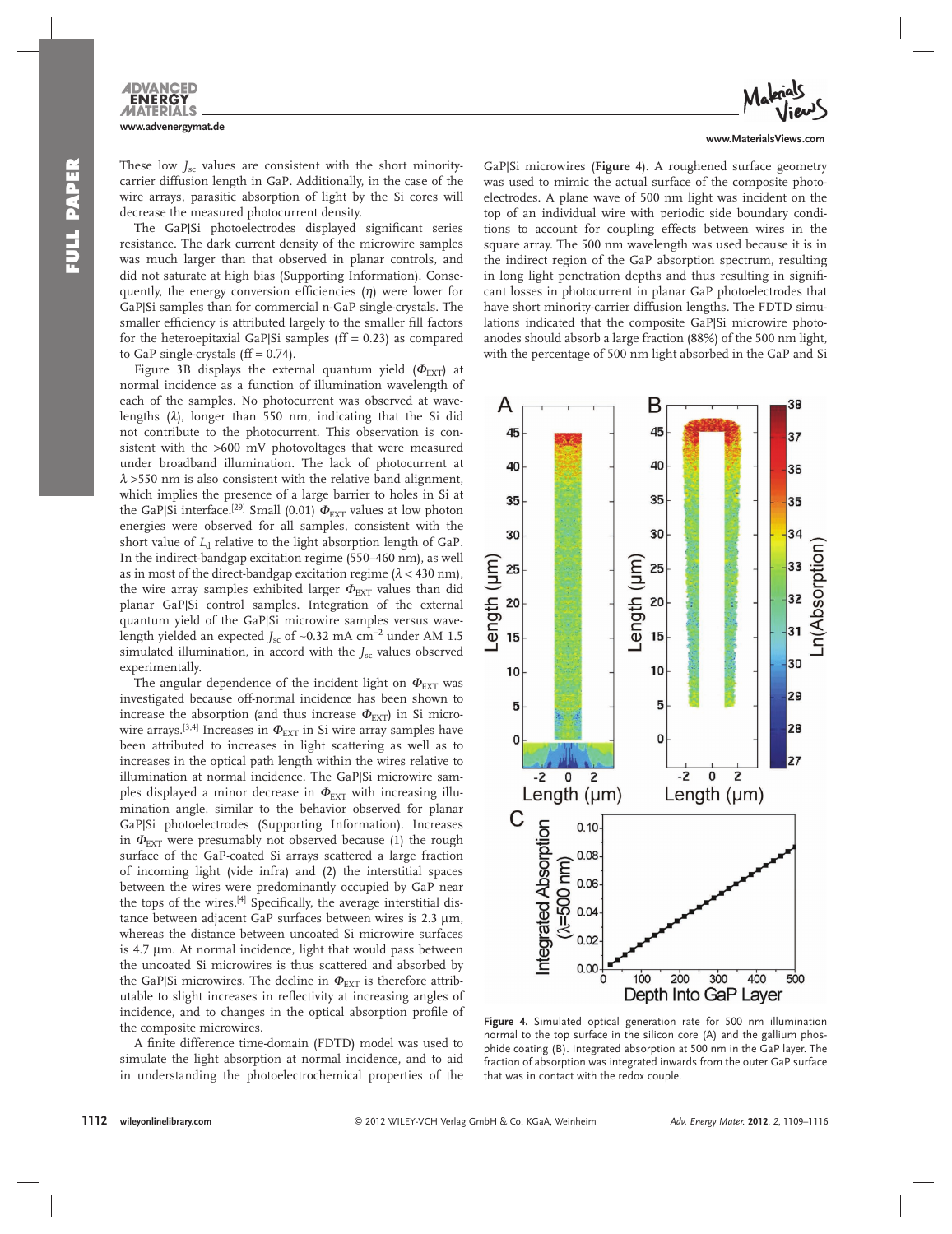**www.advenergymat.de**

**ENERG** 



**www.MaterialsViews.com**



Figure 5. Single-wire current-voltage measurements. A) Schematic, and B) scanning electron microscope (SEM) image of a GaP|Si microwire with aluminum contacts. Current–voltage data (C, D) between the Si and GaP contacts as numbered in the figure. D) Plot shows an expanded semi-log plot of the data in (C).

calculated to be 20% and 68%, respectively. The majority of the light absorption was calculated to occur near the top of the wire, due to strong scattering arising from the microscale roughness of the MOCVD-grown GaP (Figure 4A,B)

 Two observations can be made by comparing the photoelectrochemical data and the FDTD optical simulations. First, a significant percentage (68%) of high-energy photons (hv  $> 2.26$  eV) were absorbed in the Si core, rather than the GaP shell, which resulted in a loss because photogenerated minority carriers in Si were not collected. Second, the effective carrier collection length, *L*<sub>d</sub>, in the MOCVD GaP studied herein is ∼80 nm. This value can be inferred from the amount of light absorption as a function of depth, radially integrated into the GaP layer from the outer surface ( **Figure 5** C and Supporting Information). Specifi cally, at 80 nm depth, the FDTD simulations indicated that 1.5% of the 500 nm photons were absorbed, consistent with the  $\Phi_{\text{EXT}}$  value that was measured at this wavelength ( $\Phi_{\text{EXT}}$  = ∼ 0.015). Such short *L*d values are typical of GaP, and motivate future investigations of smaller absorber layer thicknesses as well as approaches to produce heteroepitaxial GaP with larger  $L<sub>d</sub>$  values and to increase the absorption coefficient by bandstructure modification.<sup>[32]</sup>

#### **2.2. Investigations of the Reverse-Bias Shunting Current**

The GaP|Si microwire array samples consistently exhibited large reverse-bias shunting currents. An increased shunting current decreases  $V_{\text{oc}}$ , and is therefore incompatible with efficient photoelectrochemical and photovoltaic systems. The

explicit dependence of  $V_{\text{oc}}$  on the dark, reverse-saturation current density  $(J_0)$  is given by:<sup>[33]</sup>

$$
V_{\rm oc} = \frac{k_{\rm B}T}{q} \ln\left(\frac{J_{\rm ph}}{J_0}\right)
$$

where  $k_B$  is Boltzmann's constant, *T* is the temperature, *q* is the unsigned charge on an electron, and  $J_{ph}$  is the photocurrent density.

 The lack of shunting in planar control samples that had GaP layer thicknesses of  $>4 \mu m$ , suggests that the shunting in GaP|Si wire arrays occurred through thin GaP regions or through exposed n<sup>+</sup>-Si regions that were located near the bases of the composite microwires. Three separate experiments were conducted to investigate the source of the shunting current.

First, a set of photoelectrodes that included GaP Si microwires, planar  $n^+$ -Si, and planar GaP samples, were anodized under illumination in an aqueous phosphate buffer. This process formed a resistive silicon oxide on the exposed Si, thus passivating any exposed silicon surfaces. The samples were then immersed in 5  $\mu$  HCl(aq), to remove any GaP surface regions that had been damaged by the anodization procedure. The etching step was preferential and did not etch the anodic silicon oxide, but, a small region of the Si may have been exposed by removal of the anodized GaP layer. The samples were then examined in contact with  $CH<sub>3</sub>CN-Fc<sup>+</sup>/Fc$ . Control n<sup>+</sup>-Si samples exhibited very small reverse-bias current densities (<1μA cm<sup>-2</sup> at 100 mV versus the Nernstian potential of the solution,  $E(A/A^-)$ ). Large shunting currents were, however, observed for GaP|Si microwire samples (~300 μA cm<sup>-2</sup> at 100 mV versus *E*(A/A<sup>-</sup>), Supporting Information). GaP and GaP|Si microwire samples exhibited similar photoresponses before and after the anodization/etching process. Thus, although this mild anodization and etching procedure formed a resistive barrier at exposed silicon surfaces, it did not adversely affect the GaP photoactivity or inhibit shunting.

 Second, Si wires that had a 100 nm thick silicon oxide layer covering the lower 10 μm of the wire base were coated with GaP under MOCVD conditions that were identical to those used for the other MOCVD-deposited GaP samples (Supporting Information). SEM images of these samples indicated that the entire Si surface was covered with GaP. These samples also exhibited large shunting currents.

 Spatially resolved, single-wire current–voltage ( *I–V)* measurements were then obtained on solid-state devices that had been formed by evaporating Al contacts along the Si wire base and the GaP-coated region (Figure 5). Aluminum forms an ohmic contact to  $n^{+}$ -Si and a Schottky contact to n-GaP. This configuration was thus similar to the electrochemical experiments described above, except that Al was used as a local Schottky contact instead of  $CH_3CN\text{-}Fc^+/Fc$  acting as a conformal liquid contact. The current–voltage data measured between the Si contacts and thick  $(>1$  um) GaP regions displayed resistive diode-like behavior, and showed small reverse-bias currents (Figure 5C, D). In contrast, the *I–V* data obtained between the Si contacts and thin (<300 nm) GaP regions exhibited an ohmic response, consistent with the shunting behavior that was observed for the liquid contacts.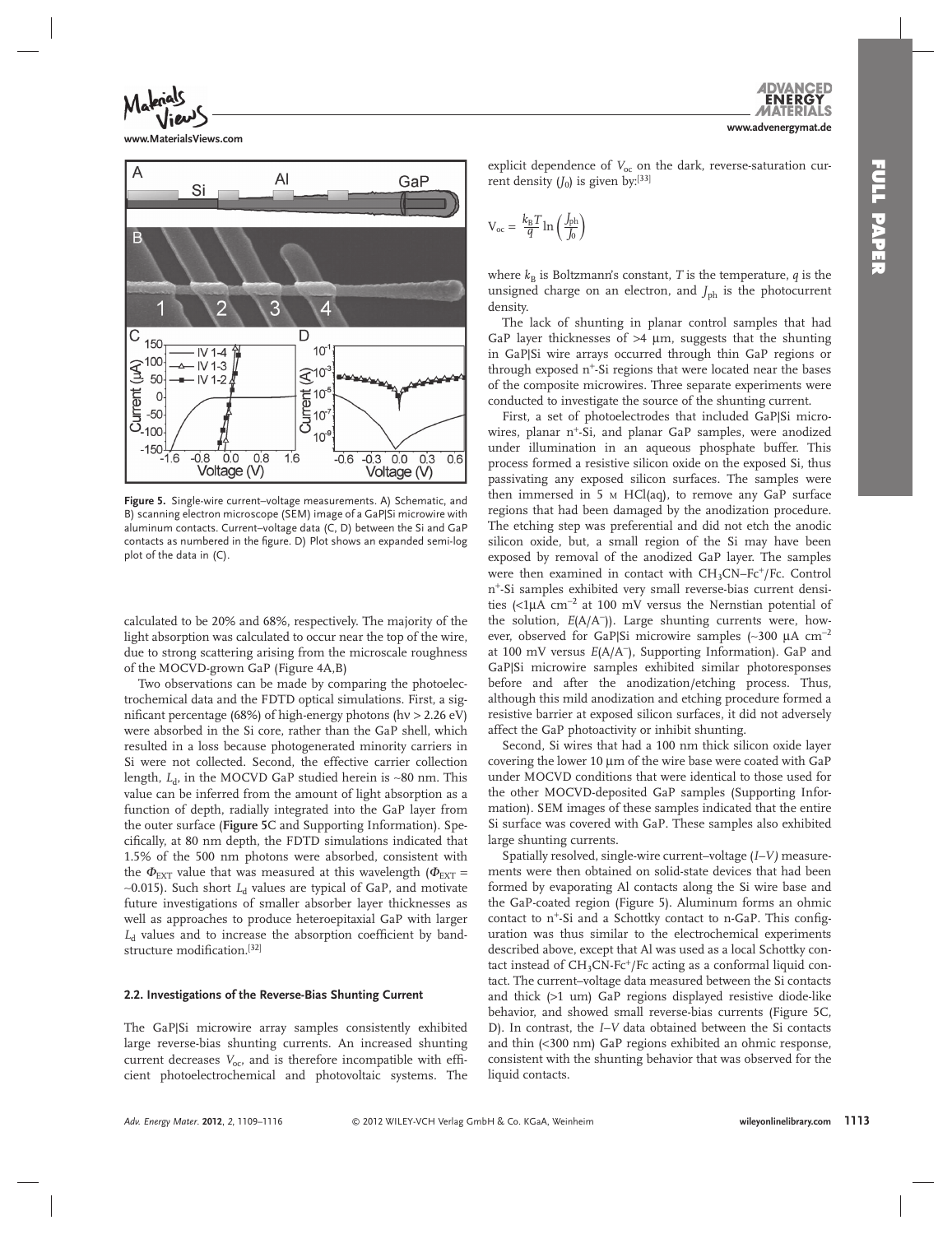

 These observations suggest that the shunting in the microwire array samples occurred through thin GaP regions located near the bases of the wires. Previous studies of MOCVD-grown GaP on Si have shown that the GaP layers near the surface are highly doped n-type, due to diffusion of Si at the growth temperature.<sup>[23]</sup> High Si-doping of the n-GaP will result in a thin depletion region, allowing appreciable majority carrier tunneling through the barrier. Further, little is known about the effects of strain and crystallographic defects on photoelectrode behavior. Such phenomena are often present at GaP|Si interfaces<sup>[34]</sup> and are likely to be present in the composite GaP|Si microwire arrays.

## **3. Design Criteria**

 This work provides considerations for further development of tandem microwire devices for photovoltaic and PEC applications. Integration of compound semiconductors with silicon is one path to obtain systems that produce the photovoltages that are required for water splitting. We have demonstrated herein the integration of VLS-grown Si with GaP coatings, in an attempt to increase the available photovoltages relative to those produced by Si alone.

Although the study verified the concept, avenues to achieve significant improvements in the energy-conversion efficiency and overall device properties are clearly apparent. Increases in the overall fraction of short-wavelength absorption in the GaP layer could be achieved by decreasing the core diameter of the Si, increasing the thickness of the GaP layer, or changing the composition of the GaP layer to increase the absorption coefficient of the shell material. Increases in the thickness of the GaP layer will not, however, increase the quantum yield values, because of the short diffusion length of holes in GaP. The *L*<sub>d</sub> values found in this work and by others $[12,15-17]$  indicate that minority carriers that are generated more than ∼ 100 nm from the junction are not collected. These findings therefore suggest that a GaP layer thickness of ∼ 100 nm would be optimal from a carrier collection standpoint. However, a 100 nm GaP layer thickness would not allow for sufficient light absorption because 100 nm is much shorter than the absorption depth of GaP. Band-structure modification by incorporation of nitrogen,<sup>[32,35]</sup> indium,<sup>[36]</sup> or arsenic<sup>[12]</sup> would allow for increases in the absorption coefficient and possibly increases in  $L_d$ , although at a slight loss of  $V_{\text{oc}}$ . Varying the GaP composition, however, may increase the strain and consequently, the defect densities at the interface, due to an increase in the fractional lattice mismatch.

 Shunting currents must also be considered because of their large impact on  $V_{\text{oc}}$ . In this heteroepitaxial system, the shunting currents could be reduced by making thicker and more uniform GaP layers or by reducing the growth temperature, thus minimizing the diffusion of Si into GaP. The shunting currents that may be induced by unintentional Si doping could also be minimized by avoiding the use of a Si template for radial growth. For example, the direct growth of GaP wire arrays by VLS methods might allow for the formation of axial junctions with Si, while precluding the radial diffusion of Si during growth.<sup>[37]</sup> Axial geometries will place the two absorbers optically in series,

which is important for achieving spectral splitting of solar photons.

 More complex systems, such as structures in which the Si core is used as a functional absorber, could generate an additional ∼ 500 mV of photovoltage that would be added to the photovoltage generated by GaP. This tandem system requires a tunnel junction, or an ohmic contact, between the two semiconductors, but is another promising approach that could enable utilization of Si|GaP materials system in a solar-driven watersplitting assembly.

## **4. Conclusion**

 Si can be used as an electron collector for structured GaP absorbers. The external quantum efficiency was comparable for GaP|Si microwire arrays and for planar GaP|Si samples. Optical simulations were used in conjunction with the photocurrent spectral response data to estimate a minority-carrier collection length of ∼ 80 nm in the MOCVD-grown GaP coatings. Active shunting pathways were investigated, and provided guidelines for further development of structured photoelectrodes. Our results indicate that high-efficiency GaP-based microwire arrays can be realized by increasing the minority carrier diffusion length and/or the absorption coefficient of the GaP layers.

## **5. Experimental Section**

Acetonitrile was dried using a solvent purification system.<sup>[38]</sup> Ferrocene (Sigma Aldrich, 98%) was purified by sublimation. Ferrocenium tetrafluoroborate that was generated by the chemical oxidation of sublimed ferrocene was washed with diethyl ether and dried in vacuum. Lithium perchlorate (Sigma Aldrich, battery grade) was used as received. Gallium phosphide single-crystals were obtained from MTI (doping density  $(N_D) = 2-7 \times 10^{17}$  cm<sup>-3</sup>).

Silicon microwires were grown by patterning 3 μm diameter holes in a photoresist layer (Shipley S1518) that had been spin-coated onto silicon substrates (3000 rpm, 60 s) that were coated with a 300 nm thick thermal oxide (obtained from Cemat Silicon, resistivity 0.005–0.018 Ω cm).<sup>[3]</sup> The thermal oxide was etched in buffered HF (aq., Transene) for 4 min, rinsed with water, and dried. Immediately after etching, 300 nm of Cu was deposited by thermal evaporation. Wire growth proceeded by heating a 1.2 cm by 1.5 cm sample to 1000 °C in flowing H<sub>2</sub> (500 sccm, 20 min) and then adding He bubbled through  $SiCl<sub>4</sub>$  (Strem 99.9999%) at 20 sccm for 20 min. No dopants were intentionally added during growth.

The microwires were cleaned<sup>[39]</sup> to remove residual copper metal, and were then doped n-type by in-diffusion of phosphorus. Copper was removed by immersing the sample sequentially in 5.7 M HF (5 s), freshly mixed HCl:H<sub>2</sub>O<sub>2</sub>:H<sub>2</sub>O, 1:1:6 (20 min, 70 °C), 5.7 M HF (5 s), and then dried under a  $N_2(g)$  stream. The photoelectrodes were then etched in 4.3 M KOH(aq) for 40 s, thoroughly rinsed with water, and dried under a stream of  $N_2(g)$ . Electrodes were doped with phosphorous using diffusion wafers (Saint Gobain, PH 1000N). The depth of P diffusion into the Si wire was calculated to be greater than the wire diameter, resulting in non-uniformly, but degenerately, doped n-type Si wire arrays.

 GaP was grown by MOCVD on planar Si samples (Cemat Silicon, resistivity 0.005–0.018  $\Omega$  cm) and on Si microwires. Immediately prior to deposition, the photoelectrodes were immersed in buffered HF for 10 s, rinsed with  $H_2O$ , and dried. Trimethylgallium and phosphine precursors were used for growth. An initial nucleation stage at 530 °C was followed by continued growth at 750 °C. The samples were grown n-type by fixing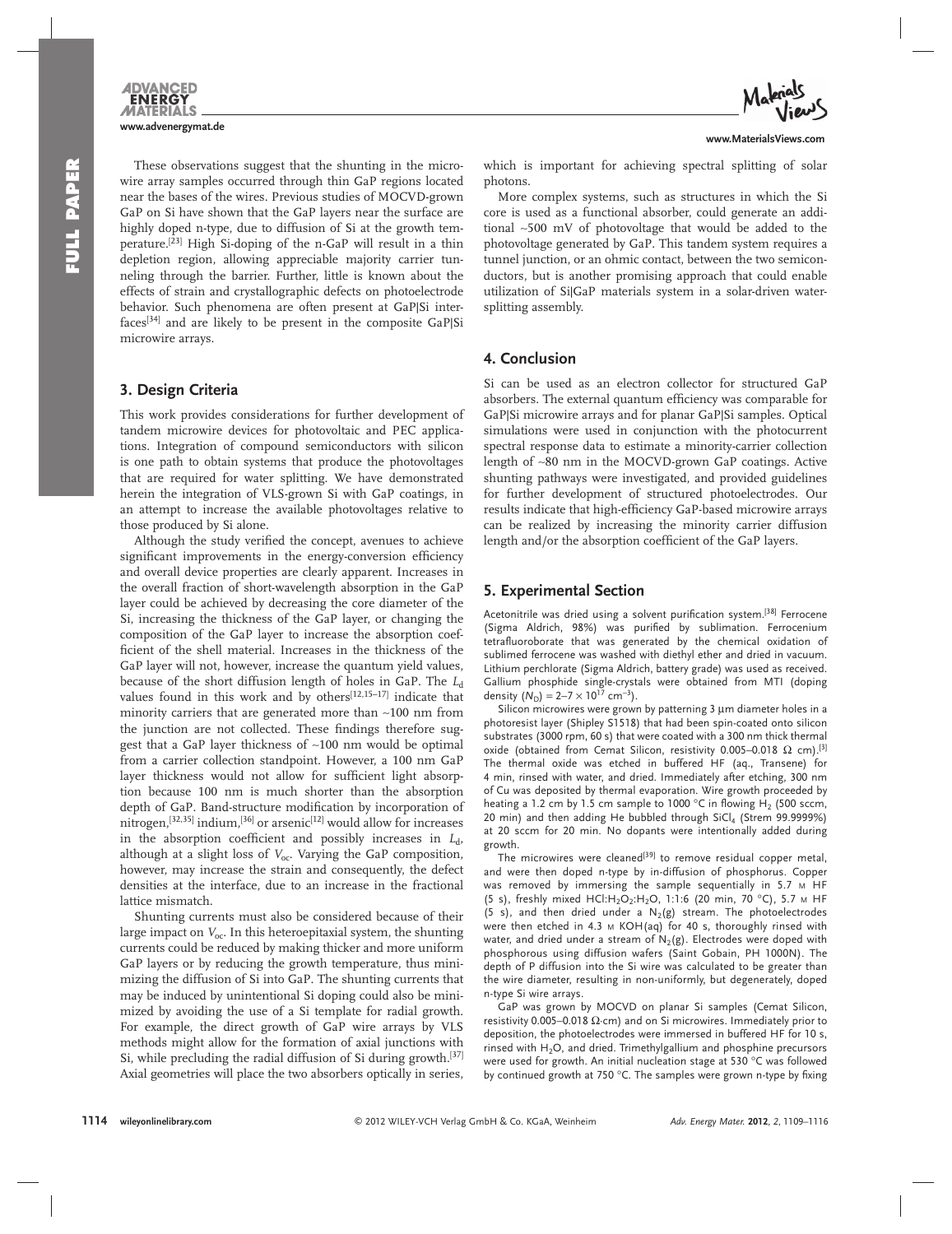

**www.advenergymat.de**

**www.MaterialsViews.com**

the precursor V/III ratio at 80. Extrinsic dopants were not added during GaP growth.

GaPISi photoelectrodes were fabricated by scratching In-Ga into the back side of the Si wafer, to form an ohmic contact. The chips were then attached to a coiled, tinned-Cu wire by application of Ag paste. The semiconductor electrode was then passed through a  $\frac{1}{4}$  inch outerdiameter glass tube, and was sealed with epoxy (Hysol 1C and 9460) leaving only the semiconductor surface (Typical area ~0.05 cm<sup>2</sup>), epoxy, and glass exposed to the solution. GaP single-crystals were contacted using In metal, and were annealed at 400 °C under forming gas (5%  $H_2(g)$  in  $N_2(g)$ ) for 10 min. Prior to measurement, photoelectrodes were etched for 20 s with 5 M HCl (aq).

 Single wire measurements were performed by photolithographically patterning Al contacts onto individual wires that had been deposited onto an insulating silicon nitride film on a Si substrate.<sup>[39]</sup> The composite microwires were removed from the growth substrate using a razor blade, dispersed in isopropanol, and spin-cast at 100– 200 rpm onto the silicon nitride substrate. The sample was dried at 115 °C and was subsequently exposed to hexamethyldisilazane vapor for 2 min. LOR10A (Microchem) was then spin-cast (1500 rpm, 30 s) and baked at 180 °C for 5 min. S1813 (Microchem) was then spincast (3000 RPM, 30 s) and the sample was baked at 115  $\degree$ C for 2 min. The sample was exposed to UV light (Karl Suss MA6) and developed in MF319 developer for 1.5–3 min. Al (1200 nm) was deposited by electron-beam evaporation and lift off was performed in PG Remover (Microchem) at 50 $\degree$ C for 12 h. Current-voltage measurements were obtained using a Keithley 2602A Sourcemeter. Many samples (>20) were tested, with results shown for a single microwire. The data presented display the typical range of behaviors that were observed (ohmic and rectifying), depending on the thickness of the GaP layer that was contacted.

Current–voltage data were collected with, and without, 100 mW cm<sup>-2</sup> of ELH-type W-halogen illumination in a stirred glass electrochemical cell placed in an Ar-filled glove box. The solution composition was 0.50 mm ferrocenium tetrafluoroborate, 20 mm ferrocene, and 1.0 m lithium perchlorate. A Pt mesh and a Pt wire were used as counter and reference electrodes, respectively. Spectral response data were collected under Ar(g) in a sealed glass cell that had a quartz window. The solution contained a low concentration of redox species (0.0050 mm ferrocenium, 0.20 mm ferrocene). Light intensities were calibrated with a Si photodiode (Thor Labs) that was placed at the same location in the cell as the photoelectrodes. Angle-dependent external quantum yield measurements were conducted using a side-facing electrode, illuminated with a spot size that was much larger, at all angles, than the exposed semiconductor surface. The effective light intensity thus decreased as  $I_0$ · cos( $\theta$ ), where  $I_0$  is the illumination intensity at normal incidence and  $\theta$  is the angle of the incident light relative to normal incidence ( $\theta = 0^{\circ}$ at normal incidence). This change in light intensity was factored into the calculation of the angle-dependent external quantum yields. Band diagrams were simulated using the Sentaurus Device software program from Synopsys Inc. The values used for the electron affinity (EA) and doping density ( $N_D$ ) were: Si  $N_D = 5 \times 10^{18}$  cm<sup>-3</sup>,  $E_A = 4.05$  eV; GaP  $N_D = 1 \times 10^{16}$  cm<sup>-3</sup>,  $E_A = 4.05$  eV. The equilibrium band diagrams were calculated by solving the Poisson and electron/hole continuity equations in 1D.

 Finite-difference time-domain simulations of the light absorption were carried out using Lumerical, a commercial finite-difference time-domain software package. The structural model was constructed to match the experimental SEM images, and consisted of a 45 μm tall Si wire on top of a Si substrate that was surrounded by GaP. Randomly oriented GaP squares (width = 500 nm) were placed inside an envelope function, to follow the overall shape and roughness of the actual wires. The top and bottom boundary conditions were set to produce perfectly matched absorbing layers, while the sides were periodic. A 500 nm plane-wave source was positioned 1 μm above the top of the wire. After completion of the simulation, the absorption was calculated as  $1/2$   $\omega \varepsilon''$   $|E|^2$ . The values were then normalized to the incident power and integrated inwards from the outer surface toward the Si core.

# **Supporting Information**

 Supporting Information is available from the Wiley Online Library or from the author.

### **Acknowledgements**

 We acknowledge the National Science Foundation (NSF) Center for Chemical Innovation (CHE-0802907) and DARPA for support. NCS acknowledges the NSF for an American Competitiveness in Chemistry postdoctoral fellowship (CHE-1042006). DBTE acknowledges the NSF for a Graduate Research Fellowship. The authors acknowledge helpful discussions from Dr. Chengxiang Xiang and Prof. Shannon W. Boettcher.

> Received: November 29, 2011 Published online: June 15, 2012

- [1] B. M. Kayes, H. A. Atwater, N. S. Lewis, *J. Appl. Phys.* 2005, 97, 114302.
- [2] J. M. Spurgeon, K. E. Plass, B. M. Kayes, B. S. Brunschwig, H. A. Atwater, N. S. Lewis, Appl. Phys. Lett. 2008, 93, 032112.
- [3] S. Boettcher, J. Spurgeon, M. Putnam, E. Warren, D. Turner-Evans, M. Kelzenberg, J. Maiolo, H. Atwater, N. Lewis, Science 2010, 327, 185-187.
- [4] M. Kelzenberg, S. Boettcher, J. Petykiewicz, Turner-Evans, D. M. Putnam, E. Warren, J. Spurgeon, R. Briggs, N. Lewis, H. Atwater, *Nat. Mater.* **2010**, 9, 239-244.
- [5] M. Putnam, S. Boettcher, M. Kelzenberg, D. Turner-Evans, S. J. purgeon, E. Warren, R. Briggs, N. Lewis, H. Atwater, *Energy & Environ. Sci.* **2010** , *3* , 1037 – 1041 .
- [6] J. M. Spurgeon, S. W. Boettcher, M. D. Kelzenberg, B. S. Brunschwig, H. A. Atwater, N. S. Lewis, Adv. Mater. 2010, 22, 3277-3281.
- [7] M. F. Weber, M. J. Dignam, J. Electrochem. Soc. 1984, 131, 1258-1265.
- [8] J. R. Bolton, S. J. Strickler, J. S. Connolly, *Nature* 1985, 316, 495-500.
- [9] S. W. Boettcher, E. L. Warren, M. C. Putnam, E. A. Santori, D. Turner-Evans, M. D. Kelzenberg, M. G. Walter, J. R. McKone, B. S. Brunschwig, H. A. Atwater, N. S. Lewis, *J. Am. Chem. Soc.* **2011** , *133* , 1216 – 1219 .
- [10] C. R. Allen, J.-H. Jeon, J. M. Woodall, Solar Energy Materials and *Solar Cells* **2010** , *9* , 2655 – 2658 .
- [11] C. M. Gronet, N. S. Lewis, *Nature* 1982, 300, 733-735.
- [12] C. M. Gronet, N. S. Lewis, J. Phys. Chem. **1984**, 88, 1310-1317.
- [13] A. B. Ellis, J. M. Bolts, S. W. Kaiser, M. S. Wrighton, *J. Am. Chem. Soc.* **1977** , *99* , 2848 – 2854 .
- [14] M. L. Young, D. R. Wight, J. Phys. D: Appl. Phys. 1974, 7, 1824-1837.
- [15] M. J. Price, S. Maldonado, J. Phys. Chem. C 2009, 113, 11988-11994.
- [16] S. Yamane, N. Kato, S. Kojima, A. Imanishi, S. Ogawa, N. Yoshida, S. Nonomura, Y. Nakato, J. Phys. Chem. C 2009, 113, 14575-14581.
- [17] D. Vanmaekelbergh, B. H. Erné, C. W. Cheung, R. W. Tjerkstra, *Electrochimica Acta* **1995** , *40* , 689 – 698 .
- [18] C. E. Kendrick, H. P. Yoon, Y. A. Yuwen, G. D. Barber, H. Shen, T. E. Mallouk, E. C. Dickey, T. S. Mayer, J. M. Redwing, Appl. Phys. *Lett.* **2010** , *97* , 143108 .
- [19] A. C. Tamboli, M. Malhotra, G. M. Kimball, D. B. Turner-Evans, H. A. Atwater, Appl. Phys. Lett. 2010, 97, 221914-3.
- [ 20 ] S. R. Huang , Xuesong Lu , A. Barnett , R. L. Opila , *34th IEEE PVSC* **2009** , 1436 – 1438 .
- [21] T. Soga, T. Suzuki, M. Mori, Z. K. Jiang, T. Jimbo, M. Umeno, *J. Cryst. Growth* **1993** , *132* , 414 – 418 .
- [22] V. K. Dixit, T. Ganguli, T. K. Sharma, R. Kumar, S. Porwal, V. Shukla, A. Ingale , P. Tiwari , A. K. Nath , *J. Cryst. Growth* **2006** , *293* , 5 – 13 .
- [ 23 ] J. Andre , J. Hallais , C. Schiller , *J. Cryst. Growth* **1975** , *31* , 147 157 .